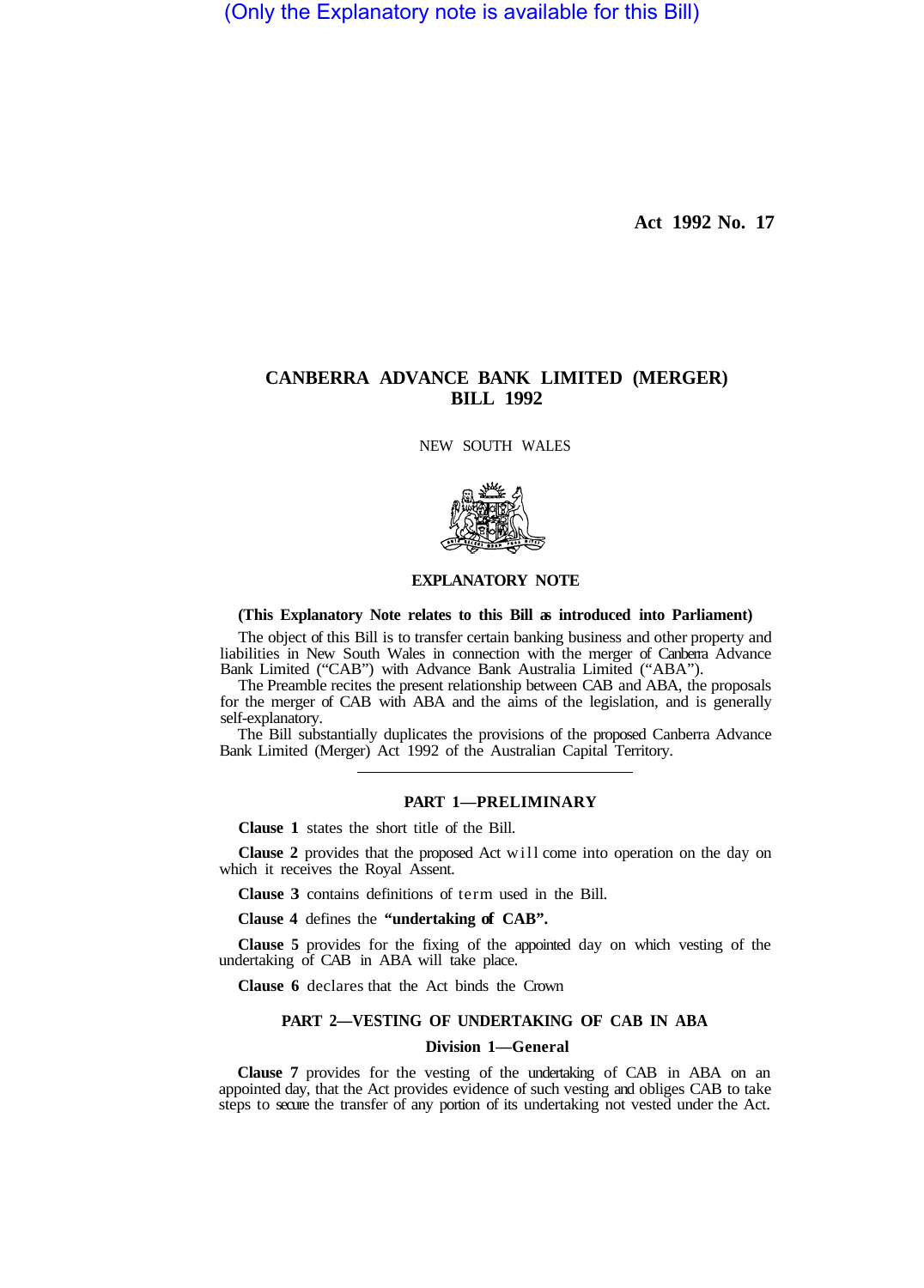*Canberra Advance Bank Limited (Merger) 1992 [Act I992 No. 17]* 

**Clause 8** provides that contracts and other legal arrangements with CAB (not relating to property not included as part of the undertaking  $\alpha$  superannuation or similar funds) are to be binding on or are enforceable by or against ABA.

**Clause 9** makes it clear that nothing in the Act prevents ABA from agreeing to pay any consideration to CAB for the property vested by the proposed Act.

#### **Division 2—Transitional**

**Clause 10** gives effect to the transitional provisions contained in proposed sections 11–15.

**Clause 11** provides for the continuation after the appointed day of the relationship of banker and customer between CAB and its customers as relationships between ABA and those customers.

**Clause 12** provides for the transfer of certain securities from CAB to ABA.

**Clause 13** sets out the rights of ABA in relation to the transferred securities.

**Clause 14** provides for the transfer of bailment arrangements from CAB to ABA.

**Clause 15** provides for negotiable and other instruments involving CAB to be effective as if relating to ABA.

## **Division 3—Legal and evidentiary matters**

**Clause 16** provides for the preservation of legal proceedings commenced by or against CAB before the appointed day or which relate to agreements, arrangements or understandings entered into or matters done or omitted to be done by or before the appointed day in relation to property that was part of the undertaking of CAB and provides for the continuation of such proceedings by or against the ABA.

**Clause 17** enables the amendment, without cost, of references in documents in proceedings relating to property that was not part of the undertaking of CAB from ABA to CAB and for the continuation of such proceedings against CAB.

**Clause 18** provides that evidence which could have been used for or against CAB can be used for or against ABA.

**Clause 19** provides, from the appointed day, for references to CAB or building societies previously taken over by CAB in Acts (other than the proposed Act) or documents to be read as references to ABA except in relation to property that was not part of the undertaking of CAB or where the context otherwise requires.

#### **PART 3—GENERAL**

**Clause 20** provides that nothing effected by the proposed Act or done or suffered by CAB or ABA under the proposed Act is to be regarded as placing them in breach, making them commit a wrong, or enabling termination or release, of any agreement with them.

**Clause 21** provides that service of a document on one bank may be taken to be service on another and that the clause ceases to have any effect on CAB ceasing to be a subsidiary of ABA within the meaning of section 9 of the Corporations Law.